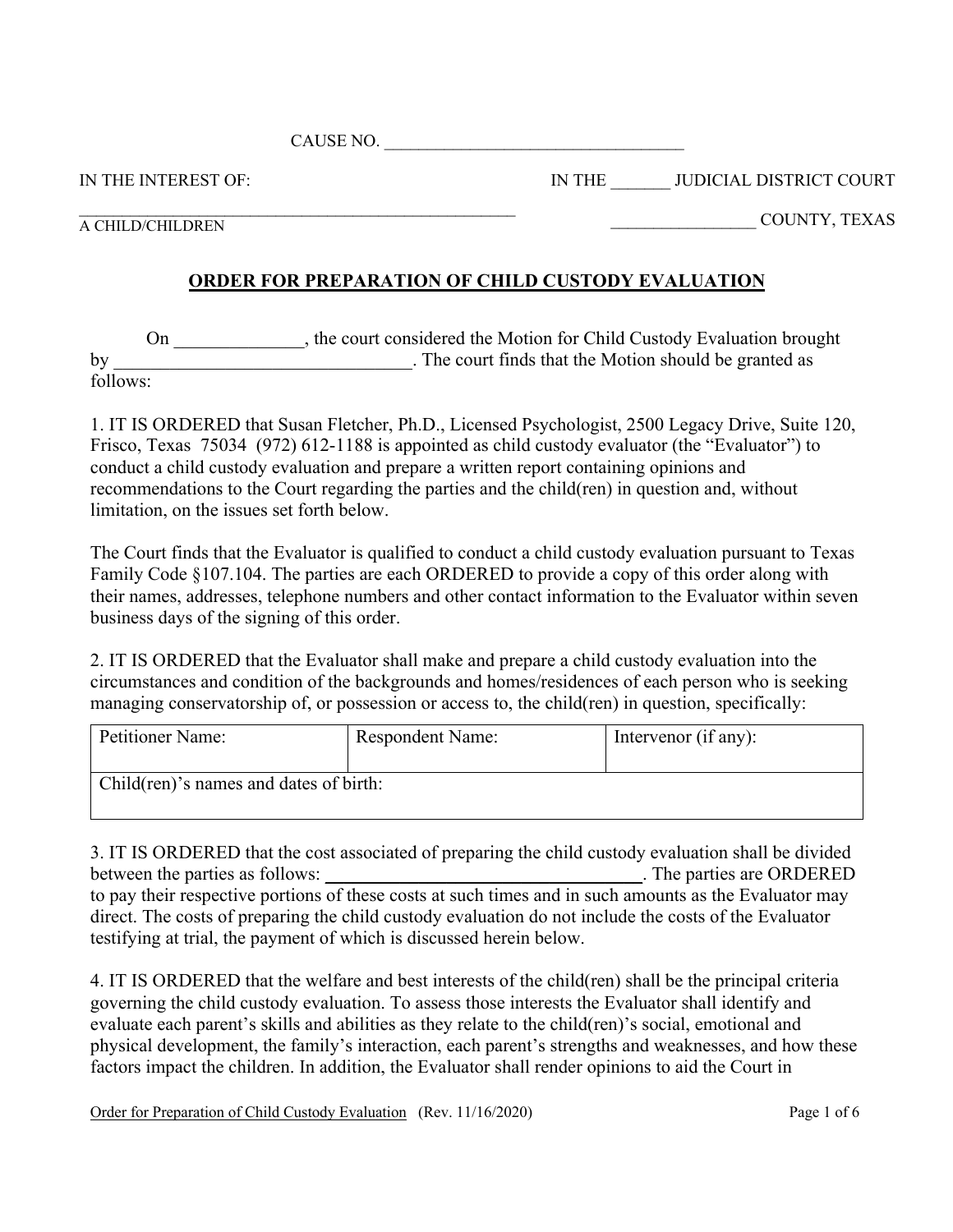determining answers to the following specific questions:

a. Should Petitioner and Respondent be appointed Joint Managing Conservators of the child(ren)?

b. Which parent should have the exclusive right to determine the primary residence of the child(ren)?

c. What periods of parenting time (possession and access) should be ordered for the child(ren) with each parent?

d. How do each of the parents meet the emotional needs of the child and is one parent better able to do so than the other?

e. How do each of the parents meet the physical needs of the child and is one parent better able to do so than the other?

f. Should either parent's possession be supervised?

g. Does either parent present a physical or emotional danger to the child?

5. IT IS ORDERED that the court-appointed Evaluator may make any and all other recommendations and/or referrals regarding what the Evaluator believes will aid the Court in determining the best interest of the children.

6. IT IS ORDERED that the Evaluator shall comply with each of the provisions in Texas Family Code Chapter 107, Subchapter D, regarding child custody evaluations.

7. IT IS ORDERED that pursuant to Texas Family Code §107.109 the Evaluator shall complete each of the following "basic elements" of a Child Custody Evaluation or else refrain from offering opinions regarding conservatorship, possession, or access:

- a. a personal interview with each party to the suit;
- b. interviews, conducted in a developmentally appropriate manner, with each child at issue in the suit during a period of possession of each party to the suit but outside the presence of the party;
- c. observation of each child at issue in the suit, in the presence of each party to the suit, including, as appropriate, during supervised visitation, unless contact between a party and a child is prohibited by court order or the Evaluator has good cause for not conducting the observation and states the good cause in writing provided to the parties to the suit before the completion of the evaluation;
- d. an observation and, if the child is at least four years old, an interview of any child who is not a subject of the suit who lives on a full-time basis in a residence that this the subject of the evaluation, including with other children or parties who are subjects of the evaluation,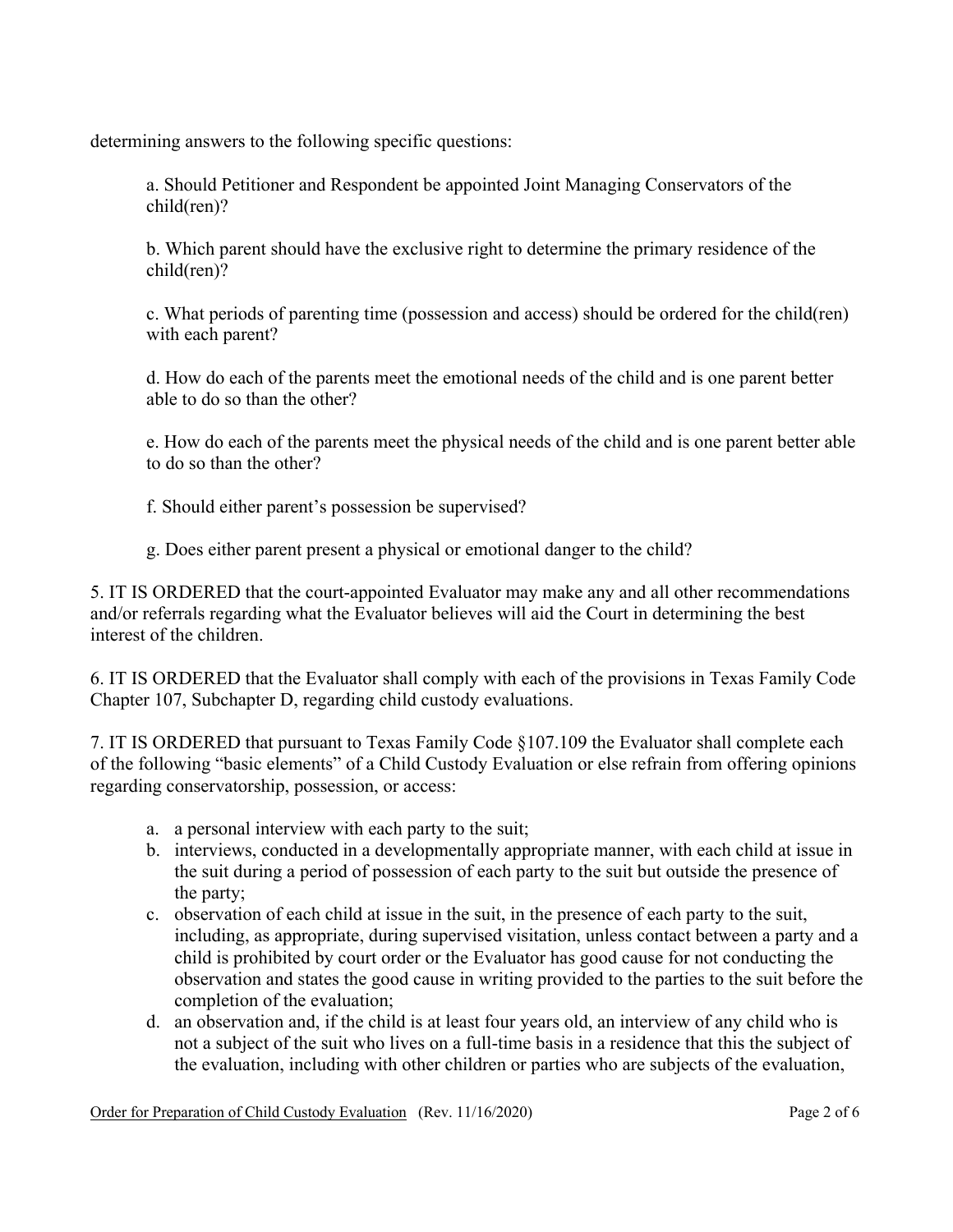where appropriate;

- e. obtaining information from relevant collateral sources, including review of relevant school records, relevant physical and mental health records of each party to the suit and each child who is subject to the suit, relevant records of the Department of Family and Protective Services, criminal history information relating to each child who is subject of the suit, each party to the suit, and each person who lives with a party to the suit, and any other collateral source that may have relevant information;
- f. evaluation of the home environment of each party seeking conservatorship of a child who is the subject of the suit or seeking possession of or access to the child;
- g. for each individual residing in a residence subject to the child custody evaluation, consideration of any criminal history information and any contact with the Department of Family and Protective Services or a law enforcement agency regarding abuse or neglect;
- h. assessment of the relationship between each child at issue in the suit and each party seeking possession of or access to the child.

8. IT IS ORDERED that the Evaluator shall discuss in the report the following "additional elements" set forth in Texas Family Code §107.109 or explain in the report the reason that any element listed therein was not completed:

- a. balanced interviews and observations of each child who is the subject of the suit so that a child who is interviewed or observed while in the care of one party to the suit is also interviewed or observed while in the care of each other party to the suit;
- b. an interview of each individual, including a child who is at least four years of age, residing on a full-time or part-time time basis in a residence subject to the child custody evaluation;
- c. observation of a child who is the subject of the suit with each adult who lives in a residence that is the subject of the evaluation;
- d. an interview, if the child is at least four years of age, and observation of a child who is not the subject of the suit but who lives on a full-time or part-time basis in a residence that is the subject of the evaluation;
- e. psychometric testing, if necessary, consistent with Texas Family Code §107.110.

9. IT IS ORDERED that the Evaluator have the following access and authority during the preparation of the child custody evaluation and report:

- a. With the exception of mediation records or records protected by the attorney-client privilege, the parties are ORDERED to make available to the Evaluator, in a prompt and timely manner, all records, public or private, that bear upon the physical health, mental health, criminal history, or any other collateral sources of information the Evaluator requests, related to any of the parties and other individuals residing in a residence subject to the child custody evaluation. This includes, but is not limited to medical and dental records, school records, daycare provider records, and Child Protective Services records.
- b. Each party is ORDERED to execute any and all authorizations and releases necessary, including but not limited to HIPAA-compliant releases, to allow the appointed Evaluator to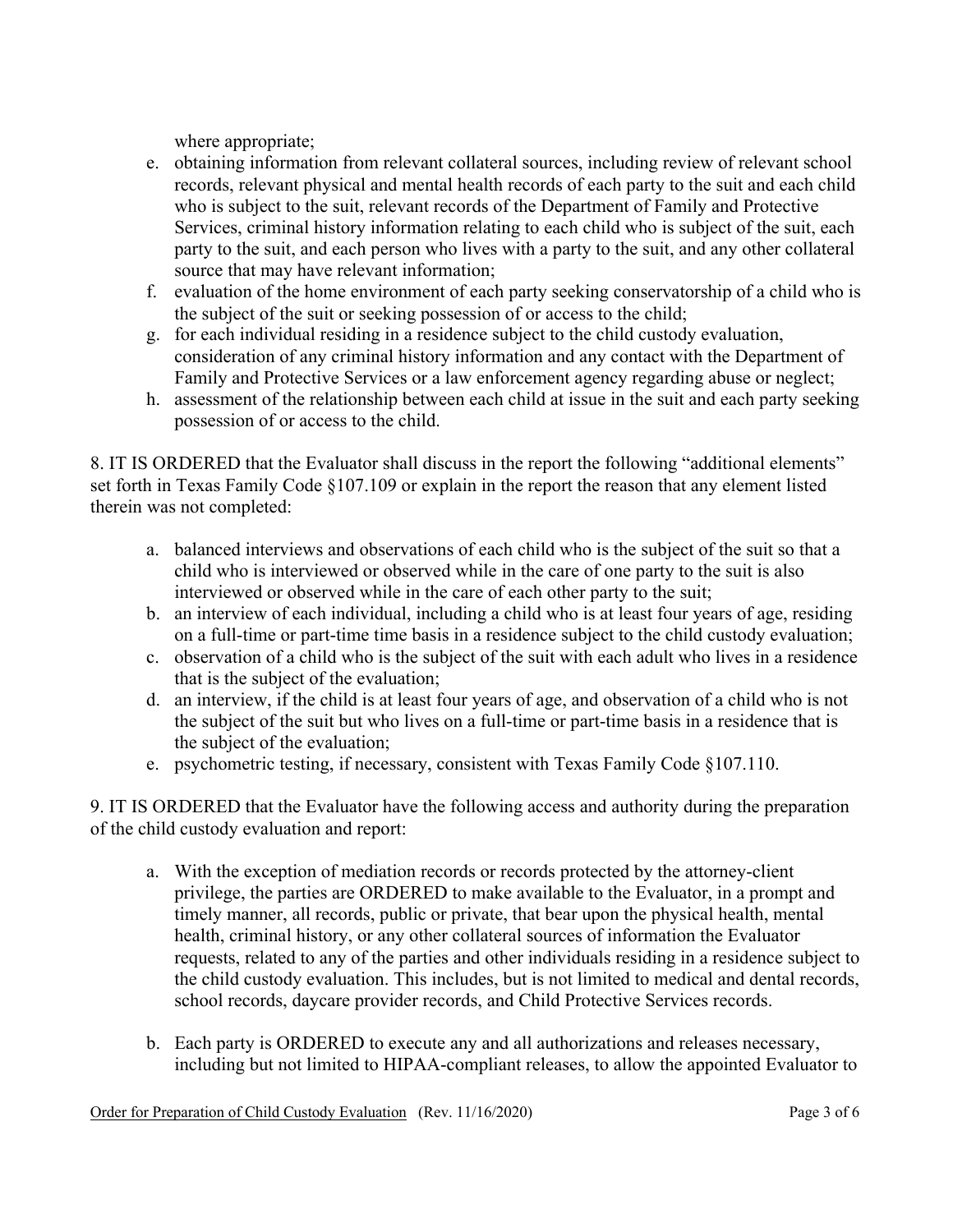obtain information about the children, the parties, or other caretakers in order to make a complete and thorough evaluation. IT IS ALSO ORDERED that any health information protected by HIPAA is only to be used in connection with this litigation and the parties, their counsel, the employees of their counsel, and their respective agents, are prohibited from using or disclosing health information protected by HIPAA for any other purpose other than in connection with this litigation.

- c. Each party is ORDERED to cooperate and comply with all requests of the Evaluator for inperson or telehealth interviews or requests for information during the process of conducting the child custody evaluation. The parties are further ORDERED to cooperate and comply with all requests of the Evaluator for the cooperation of each individual residing in a residence subject to the evaluation as outlined in Texas Family Code §107.109.
- d. Each party is ORDERED to make the child(ren) available to the Evaluator for interview and observation as directed by the Evaluator.

10. IT IS ORDERED that the court-appointed child custody Evaluator shall utilize procedures and protocols, and rely upon such facts and data, which are the type reasonably relied upon by other forensic experts in this field, including but not limited to examinations, interviews, testing as deemed necessary by the Evaluator, records, and other relevant documents and tangible items.

11. IT IS ORDERED that any party who resides outside of the State of Texas shall be initially interviewed by the Evaluator in the State of Texas.

12. IT IS ORDERED that the Evaluator shall prepare a report containing her findings and conclusions and shall therein offer an opinion regarding the conservatorship, possession of, and/or access to the child(ren). The child custody evaluation shall be conducted and the report shall be prepared in accordance with the following standards and requirements:

- a. the Evaluator's actions shall be in conformance with the professional standard of care applicable to the evaluator's licensure and any administrative rules, ethical standards, or guidelines adopted by the state agency that licenses the Evaluator;
- b. the Evaluator shall follow evidence-based practice methods and make use of current best evidence in making assessments and recommendations;
- c. the Evaluator shall disclose to each attorney of record any communication regarding a substantive issue between the evaluator and an attorney of record representing a party in a disputed suit, provided, however, that this requirement does not apply to a communication between the Evaluator and an attorney ad litem or amicus attorney;
- d. the Evaluator, to the extent possible, shall verify each statement of fact pertinent to the child custody evaluation and shall note the sources of verification and information in the report;
- e. the Evaluator shall state the basis for the evaluator's conclusions or recommendations in the report;
- f. as required under Texas Family Code §107.108, the report shall contain the Evaluator's

Order for Preparation of Child Custody Evaluation (Rev. 11/16/2020) Page 4 of 6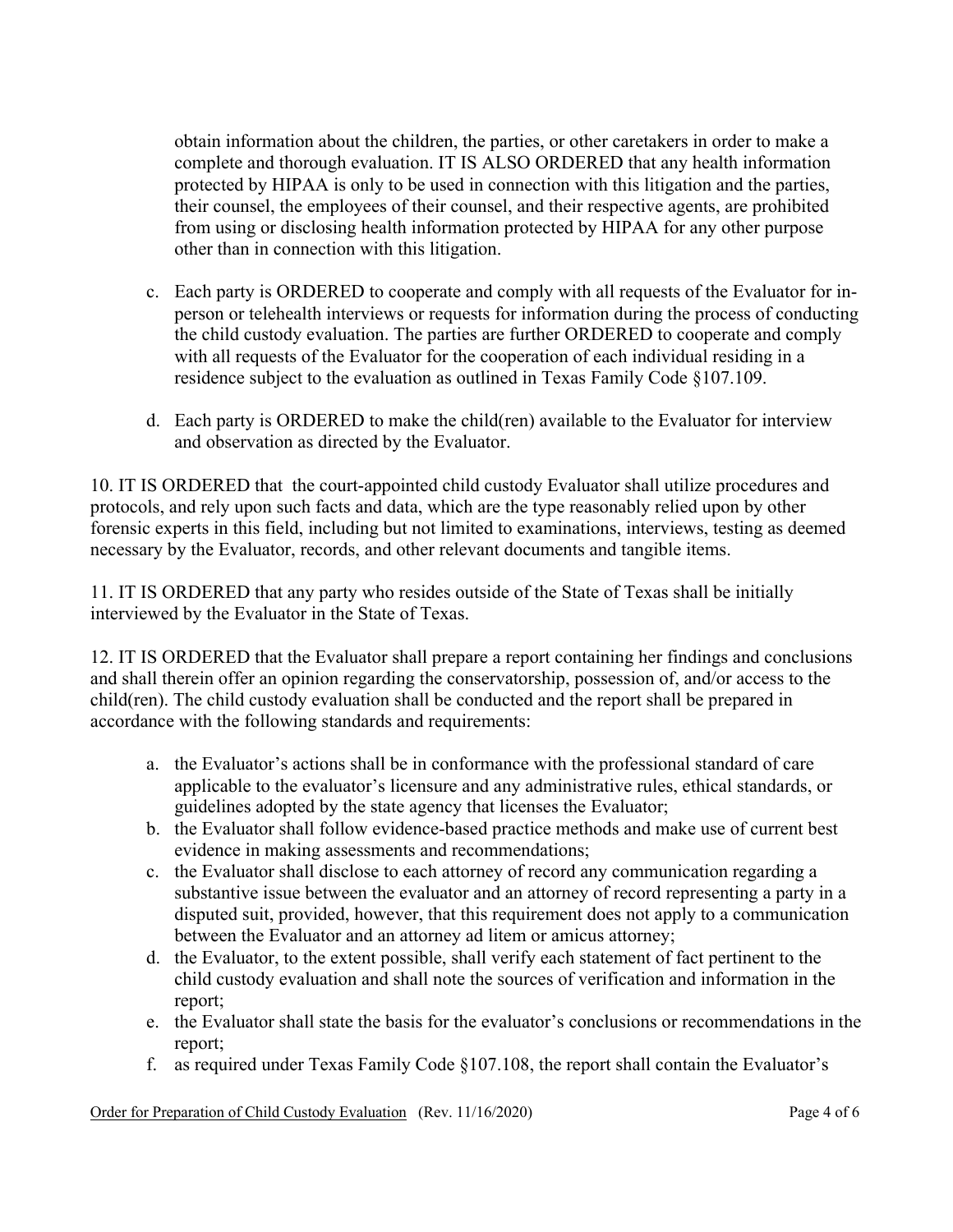name, license number, and a statement attesting that the Evaluator has read and meets the requirements of Texas Family Code §107.104.

13. IT IS ORDERED that the Evaluator shall file with the court on a date set by the court notice that the report is complete. The Evaluator shall furnish copies of the report to the attorneys for the parties, each party who is not represented by an attorney, and each attorney ad litem, guardian ad litem, and amicus attorney no later than the date they file the report with the Court.

14. IT IS ORDERED that following the preparation of the report, the child custody Evaluator, at the written request of any court-appointed Guardian Ad Litem, court-appointed Attorney Ad Litem, courtappointed Amicus Attorney, or attorney of record in the case shall make available for inspection and copying all records collected, including but not limited to the following: Copies of the Evaluator's notes, any written communications, writings, records, memoranda, summaries, data, correspondence, test results, videos, photographs, tape recordings, and other tangible records or documents obtained by or created by the Evaluator in connection with or in any way related to the evaluation ordered herein. The costs of copying the records shall be borne by the requesting party, should that party desire copies of any portion of the records to be made. This provision does not apply to any unredacted Child Protective Services Records that have been provided to the evaluator which remain confidential pursuant to Texas Administrative Code 700.203 and Texas Human Resources Code 40.005. Parties wanting copies of Child Protective Services Records must either obtain them from the agency directly or request in-camera review by the court.

15. IT IS ORDERED that no information gathered by the Evaluator, including any conversation between the evaluator and any party, child, investigator, attorney, or collateral source, is confidential or protected by any privilege. The court finds that pursuant to Rules 509 and 510, Texas Rules of Evidence, **NO RIGHT OF CONFIDENTIALITY OR PRIVILEGE** attaches to any communications between or with the Court-appointed child custody evaluator, the parties, or any other person with whom the Evaluator interacts, that are relevant to this proceeding. Information provided by the parties may be shared with others involved in the evaluation (including where necessary and appropriate, children and collateral sources) so that verification of information provided can be sought and so that others are afforded the opportunity to respond to allegations that may have been made. The evaluator shall inform any party, child, attorney or collateral source that any information received shall not be confidential or protected by any privilege or discovery.

16. IT IS ORDERED that the Evaluator shall have immunity consistent with Texas law for actions undertaken pursuant to the Court appointment and this Order. Any alleged impropriety or unethical conduct by the Evaluator shall be brought to the attention of the Court in writing, AND IT IS SO ORDERED.

17. IT IS ORDERED that the Evaluator shall testify at the final hearing or other hearing in this case at the written request of any attorney of record and upon issuance of a subpoena. However, unless otherwise ordered by the Court, the requesting party shall be responsible for the Evaluator's customary and usual fees for testifying and said fees shall be paid or advanced prior to the hearing and payment of said fees shall be a condition precedent to the evaluator's required testimony, unless otherwise ordered

Order for Preparation of Child Custody Evaluation (Rev. 11/16/2020) Page 5 of 6